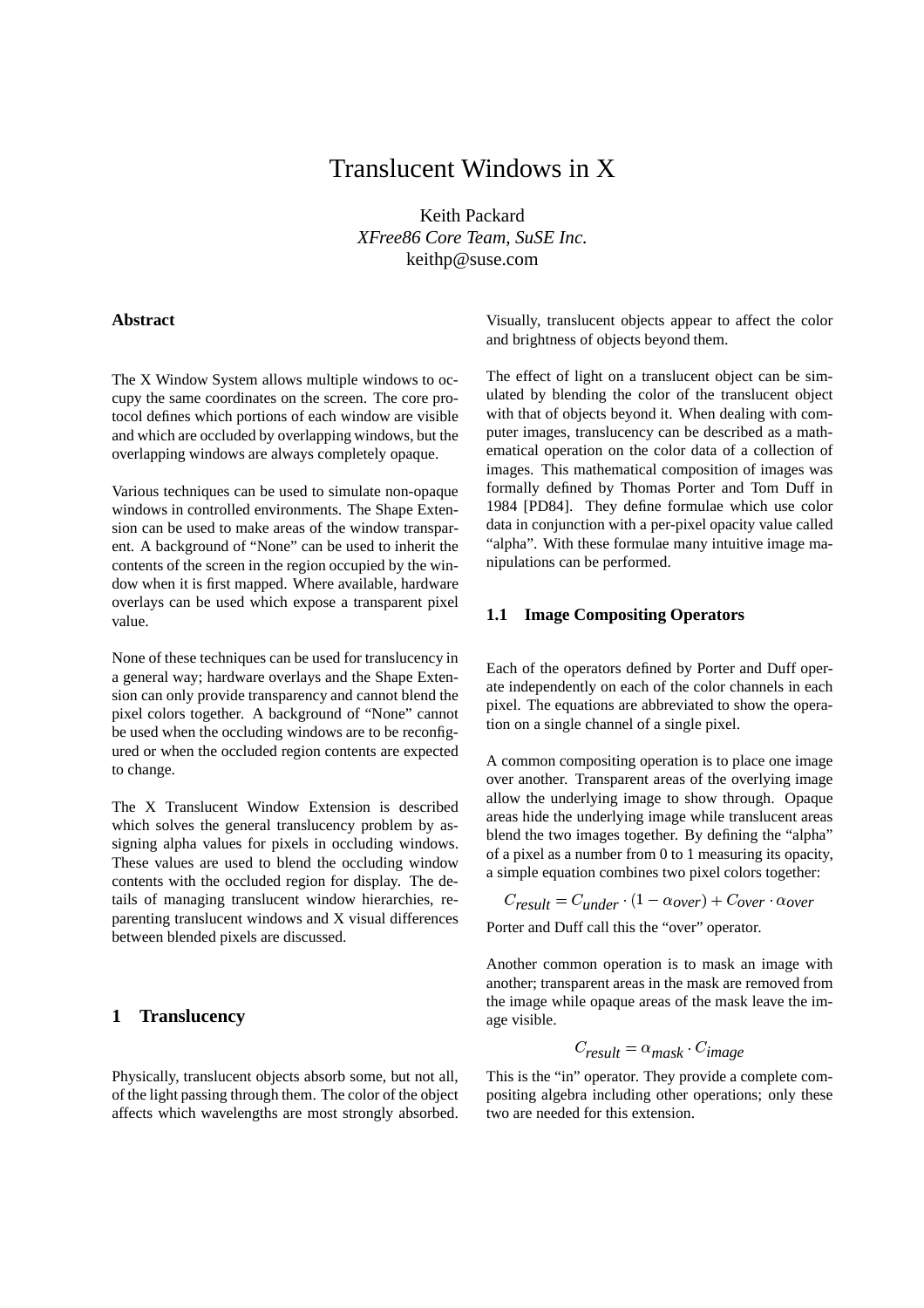One important aspect of this model is that it creates a new image description which attaches another value "alpha" to each pixel. This value measures the "opacity" of the pixel and can be operated on by the rendering functions along with the color components.

#### **1.2 Destination Alpha**

Sometimes it is useful to create composite images which are themselves translucent, in other words, contain alpha values. This effect can be achieved by augmenting the operators with an operation which produces a composite alpha value along with the color values. For the "over" operator, the composite alpha value is defined as:

$$
\alpha_{result} = \alpha_{under} \cdot (1 - \alpha_{result}) + \alpha_{over}
$$

The "in" operator composite alpha value is:

$$
\alpha_{result} = \alpha_{mask} \cdot \alpha_{image}
$$

The resulting images can now be used in additional rendering operations.

### **1.3 Premultiplied Alpha**

Visible in the above equations for computing the "over" operator is the asymmetry in the computation of alpha and the color components:

$$
\alpha_{result} = \alpha_{under} \cdot (1 - \alpha_{over}) + \alpha_{over}
$$
  

$$
C_{result} = C_{under} \cdot (1 - \alpha_{over}) + C_{over} \cdot \alpha_{over}
$$

This is "fixed" by respecifying the image data as being "premultiplied by alpha". Each color component in the image is replaced by that component multiplied by the associated alpha value. Blinn [Bli94] notes that premultiplied images easily provide the correct results when run through long sequences of operations, while nonpremultiplied images involve awkward computations.

# **2 Uses For Translucent Windows**

As user interface design moves forward with increasing graphics performance, things formerly passed over as computationally intractable are now quite reasonable. Here are a couple of ideas how translucent windows could be used.

### **2.1 Window Management Effects**

It is possible to simulate translucency during some window manipulation operations to provide additional feedback for the user. This can be implemented by capturing a static image of the window and the desktop, blending them, and updating the display.

This means that any changes that occur to the window contents during the operation cannot be reflected dynamically on the screen, limiting this to window movement operations. Moving the blending operations into the window system allows for the dynamic composition of application and underlying images.

Applications should not be required to cooperate to provide these effects. This requires an external control over window hierarchy translucence.

### **2.2 Transient Data**

User interface elements which appear transiently over application windows such as menus and dialog boxes often occlude information useful in the operation of the transient action. By making the background of the transient window transparent and using translucency to highlight dialog elements, an effective user interface element can be usable and yet still allow interpretation of occluded application data.

While this can be effected by eliminating windowing for the transient elements and rendering them directly to the application window, the ability to continue to use window management and other windowing metaphors for these elements provides a strong incentive to incorporate these semantics into the window system.

## **2.3 Overlays and Annotation**

Applications with complex image displays frequently present the ability for users to overlay associated information or annotate the image without affecting the underlying image data. These needs are satisfied today only with graphics hardware that supports overlays. But even where supported, the annotations are usually limited to fewer color planes than the main image and cannot incorporate translucence in the image, only opacity and transparency.

Again, these effects can be implemented by the appli-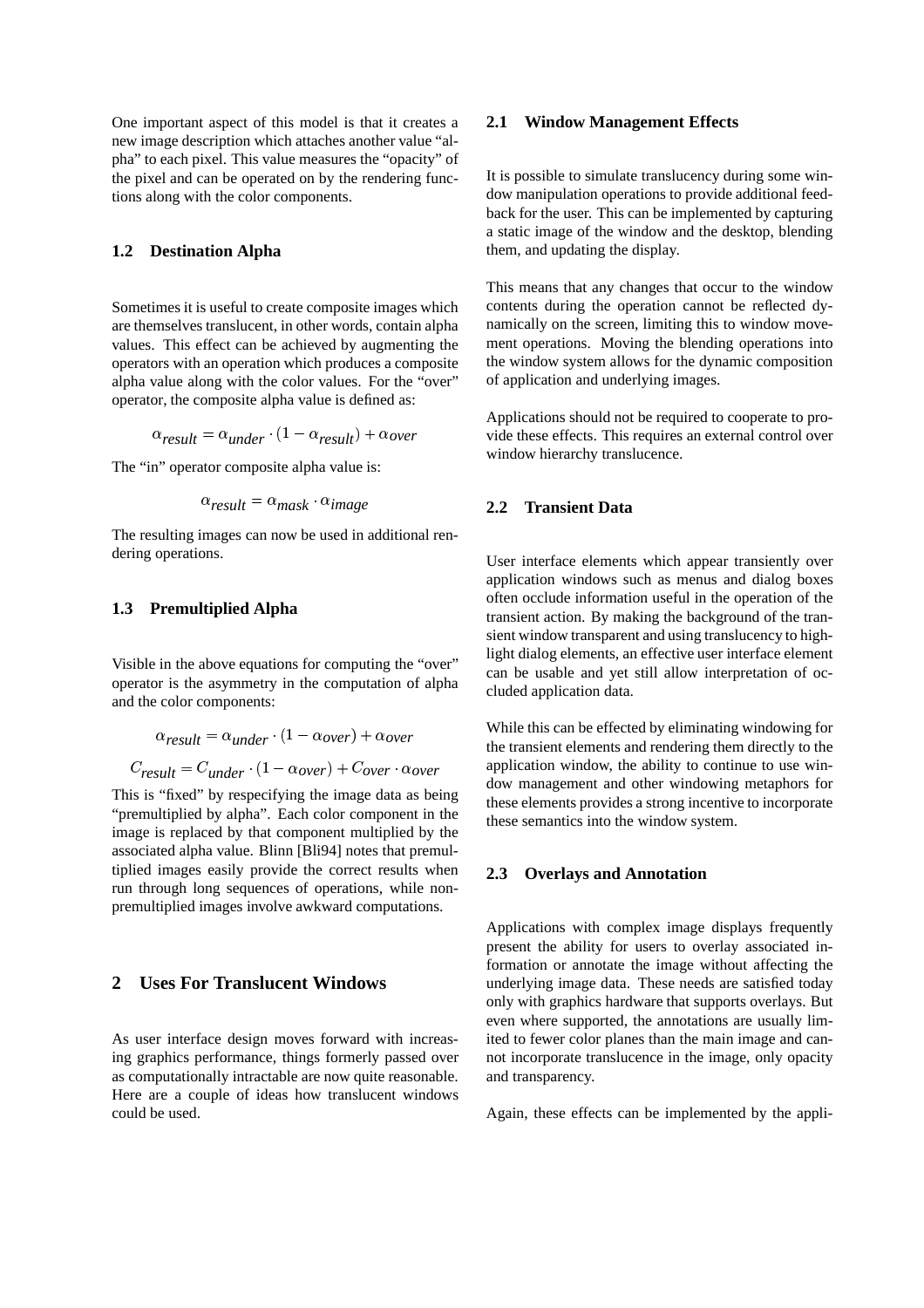cation, however, the underlying graphics are often expensive to redisplay. Moving these operations into the window system provides the ability to use overlay hardware where available and gracefully fallback to software when necessary.

Both transient windows and annotations require perpixel translucency that tracks rendering operations.

# **3 The X Rendering Extension**

The X Window System [SG92] is a networked, extensible window system providing hierarchical windows. It was designed to operate on a wide variety of graphics hardware, from simple frame buffers to high-end graphics systems with overlays, underlays, accumulation buffers, z-buffers, double buffering, etc. Over the last 12 years, it has become the standard window system for Unix and Unix-like systems.

The X Rendering Extension [Pac00] provides a new rendering architecture for X applications including image compositing, sub-pixel positioned geometric primitives and application management of glyphs. The X Translucent Window Extension builds on the image composition ideas and mechanisms provided by the X Rendering Extension.

### **3.1 New Objects**

The "PictFormat" object holds information needed to translate X pixel values into color and alpha data. For TrueColor visuals, the color data are extracted directly from the pixel while pseudo color visuals use a separate Colormap. The PictFormat references the appropriate Colormap in that case. It also indicates the portion of the pixel which contains alpha information (if any).

To encapsulate rendering state and color information, X Drawables (pixmaps and windows) are wrapped inside a new "Picture" object. An external pixmap Picture containing alpha data can be associated with the Picture. This external alpha data overrides any embedded alpha data.

### **3.2 Rendering Operators**

The X Rendering Extension uses a modified version of the Plan 9 rendering primitive [Pik00] as the basis for image composition:

$$
C_{result} = (C_{image} \text{ IN } C_{mask}) \text{ OP } C_{result}
$$

In the Plan 9 window system, OP is always OVER. The extension allows any of the operators defined by Porter and Duff along with a special operator designed for drawing anti-aliased graphics adapted from OpenGL.

Using this basic rendering primitive, the extension defines geometric operations by specifying the construction of an implicit mask which is then used in the general primitive above. Anti-aliased graphics can be simulated by generating implicit masks with partial opacity along the edges.

### **3.3 Color Management**

The core X protocol defines all rendering primitives in terms of pixel values. While this works when the rendering is done with boolean operations, it's color-based rendering must have a color interpretation for each pixel value.

The PictFormat object contains the information necessary to translate a pixel value into a color. The converted color can then be composited with other colors to generate the displayed color. Once a final color is computed, the extension converts it back to a pixel value using a fixed palette with optional dithering to improve color fidelity. Pseudo color displays use a fixed palette generated by the server for all images; the flexibility of a dynamic palette was discarded in favor of reduced colormap flashing and simpler code.

### **4 Windowing Semantics**

X provides a hierarchical window system. Windows provide a view onto a document or scene. Windows are stacked over or under their peers and contain subwindows. The top of the window hierarchy is called the root and is distinguished from other windows by being contained in no window.

The visible area of a subwindow is confined to the visible area of the containing window. The visible area of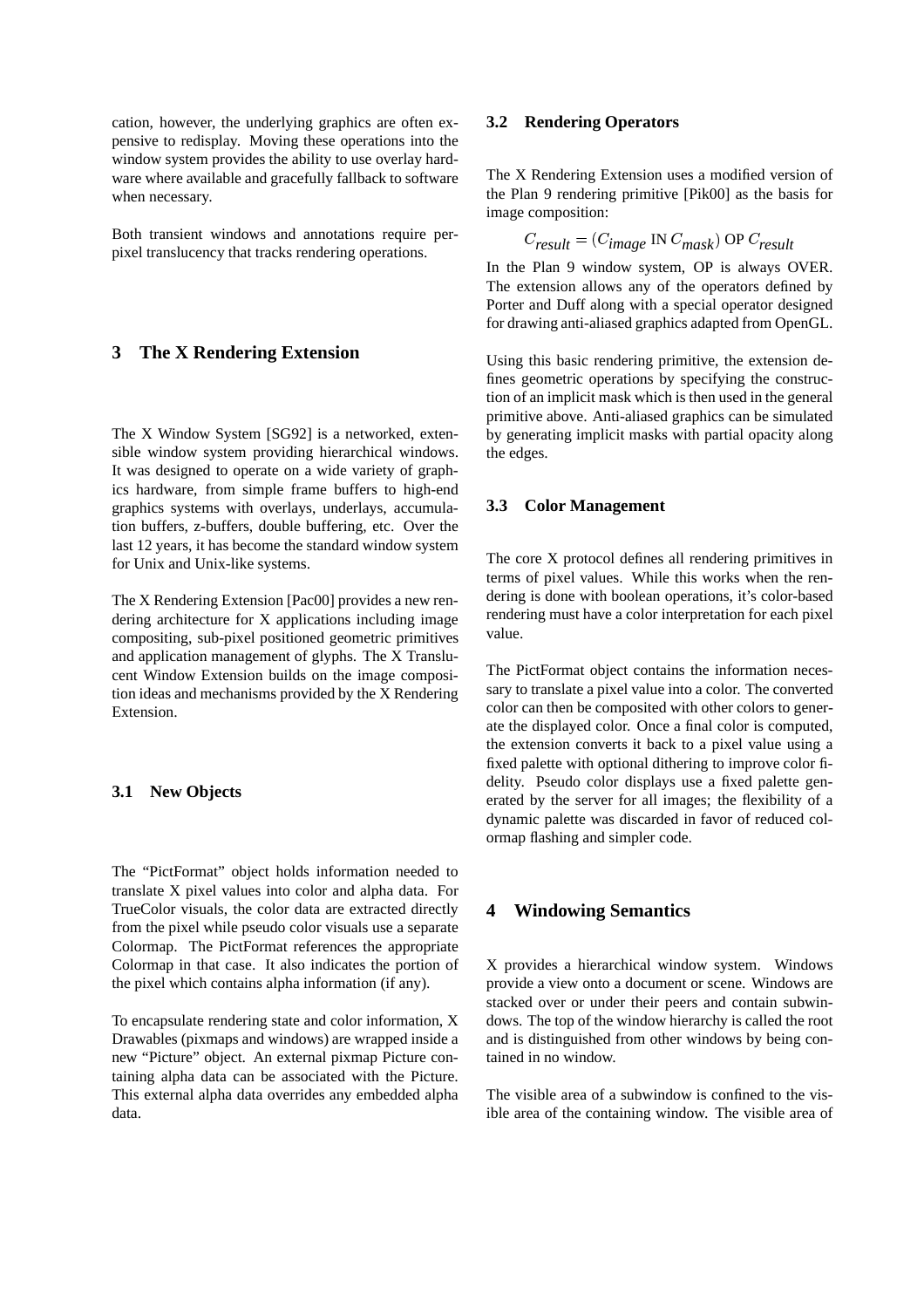a window is occluded by all subwindows. A window along with all subwindows stack together with respect to that windows peers.

Given the above semantics, the visible portion of a window can be found by computing the portion of the window within the visible portion of its including window and subtracting the areas of any subwindows and overlying peer windows. The visible portions of each window are combined to form the final displayed image. As the visible portions of each window form a partition of the root window area, each pixel on the screen belongs to the visible portion of precisely one window.

## **4.1 Transparent Windows**

Graphics hardware frequently provides the ability to "color-key" one frame buffer over another frame buffer. This compositing is done in hardware, and allows either the underlay or overlay to be display, but not a combination of the two.

For hardware with this capability, X lists pairs of visuals for each screen, one as the underlay and another as the overlay. Transparent areas in windows created in the overlay visual show through contents of windows in the underlay. The transparent areas are typically specified with a special pixel value.

The semantics of this mechanism are meant to expose the underlying hardware abilities, rather than match the windowing model and can generate surprising results. One such surprise was that transparent pixels in the overlay visual would unconditionally show through to the nearest occluded window in the underlay, even if intervening windows existed in the overlay.

The X Shape Extension [Pac89] provides a mechanism for altering the visible region of a window. This affects graphical output as well as pointer input: areas outside of the shape do not receive pointer events. The Shape Extension can be used to implement partial window transparency, but the effect on input is usually not desirable. Additionally, the regular X semantics fail to ensure that the occluded window contents will be preserved by the X server for redisplay. A large class of applications fail to perform acceptably when their contents are damaged, making shaped windows unsuitable.

The final problem is that the Shape Extension is implemented by modifying the window clipping regions within the server. These regions are represented as lists of rectangles. Complex bitmap shapes generate clip lists of thousands of rectangles, slowing the server unacceptably.

## **4.2 Windowing as Compositing**

An informal description of typical window system semantics is that of overlapping pieces of paper on a desktop. This characterizes the original intent as developed at Xerox, but seems far removed from the formal X semantics described above.

Reinterpreting those in terms of image composition provides a more transparent description.

A window is composed of an image and zero or more stacked subwindows. The visible image of a window is generated by composing the window with the visible image of its subwindows using the *over* operator. The alpha value of a window is 1 inside the shape of the window and 0 outside.

# **5 Translucent Windowing Semantics**

Existing systems provide two interpretations for translucency. A reasonable system will provide mechanisms for both and also allow hardware acceleration when possible.

Systems based on hardware overlays provide a special pixel value that exposes data in the underlying window. These embed transparency in the pixel value itself. Each pixel can be either opaque or transparent, but not translucent.

Systems designed to animate window operations provide an external opacity value that controls the blending of a window to the desktop. The data within the window needn't contain opacity information, rather that is applied by the external window management agent to affect the display of the resulting image.

# **6 Prototype**

To provide a framework for exploring window compositing, a simple prototype was constructed that allows for arbitrary compositing between windows.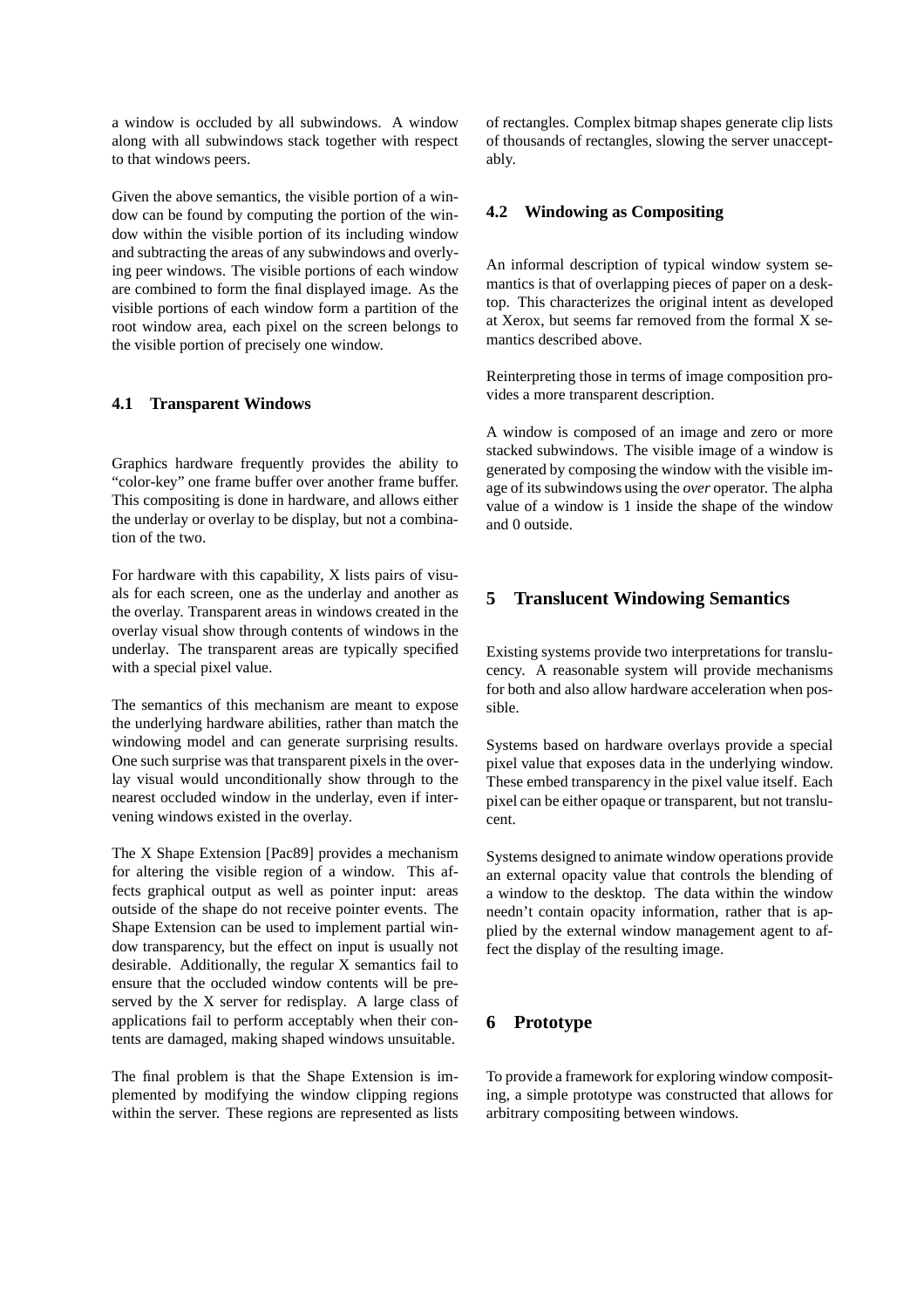As seen above, windowing can be described in terms of compositing images in layers. The displayed image of a window is formed by compositing the window image data along with the displayed images of each inferior window.

This suggests a relatively straightforward, if somewhat inefficient, implementation of windowing. Instead of providing window layering by clipping each rendering operation to a single shared image, window layering can be implemented by compositing separately rendered images.

### **6.1 Prototype Implementation**

The image data for each window is kept in an off-screen image buffer. The complete displayed image is formed by recursively compositing these images together.

A separate displayed image buffer is used to render the composite image of the window and subwindows. The window image data are copied to that displayed image buffer. Finally, the displayed image for each inferior is generated and composited to the displayed image buffer. The root window uses the frame buffer itself for the displayed image.

As all rendering operations now occur off screen, the X server must update the displayed image for the root window whenever visible changes occur. The prototype keeps a single region which encloses any damage. Each rendering command updates that region. When the server is about to wait for additional X requests, it recurses through the window hierarchy updating the damaged areas of each displayed image. Finally, the damaged region is emptied.

### **6.2 Prototype Results**

The initial prototype provides an alternate implementation of X windowing. By itself, that is not terribly useful. To demonstrate the capabilities of the architecture, the server was modified to mask each "override redirect" window with a constant alpha value of 2/3. This makes most menus appear translucent.

The prototype is minimally functional. Performance is poor, enough for a demonstration but not for real applications. Nonetheless, it is interesting to see the effect of translucency on real applications and gauge the usability of various user interface ideas. For example, making menus entirely translucent leads to readability problems. The text should probably be opaque and outlined in a contrasting color while the background of the menu remains translucent. The Phillips TiVo, a Linux-based video storage device, displays text in this manner.

The prototype can be extended to support the Translucent Window Extension; adding semantics for different compositing operators is quite easy once the entire contents of every window is available.

# **7 Improving the Design**

While the prototype demonstrates an easy intuitive architecture for window compositing, it uses memory for window image data which is not used to generate the final display. It also recomposites window images at each level of the hierarchy, making deep window trees perform poorly. The prototype has been useful, but architectural changes are needed for a production system.

The final design should be equivalent to the existing X windowing system in the absence of translucency.

### **7.1 Opaque Windows**

Windows with a constant alpha value of 1 (those without an alpha channel or mask) can be directly rendered to the enclosing window's image buffer. This is a generalization of the standard X rendering model in which all windowsshare the frame buffer for image data. Similar rules apply here: the enclosing window and any occluded windows must clip rendering out of that area. When compositing the displayed image, any occluded areas from other windows must not touch the occluding pixels.

### **7.2 Occluded Window Regions**

Sections of windows occluded by opaque windows are not needed to generate the final displayed image on the screen and so need not be contained in any image. Existing X clipping operations can be used to modify rendering operations in this case.

For the root window, this will allow direct rendering to the frame buffer, entirely avoiding the cost of composit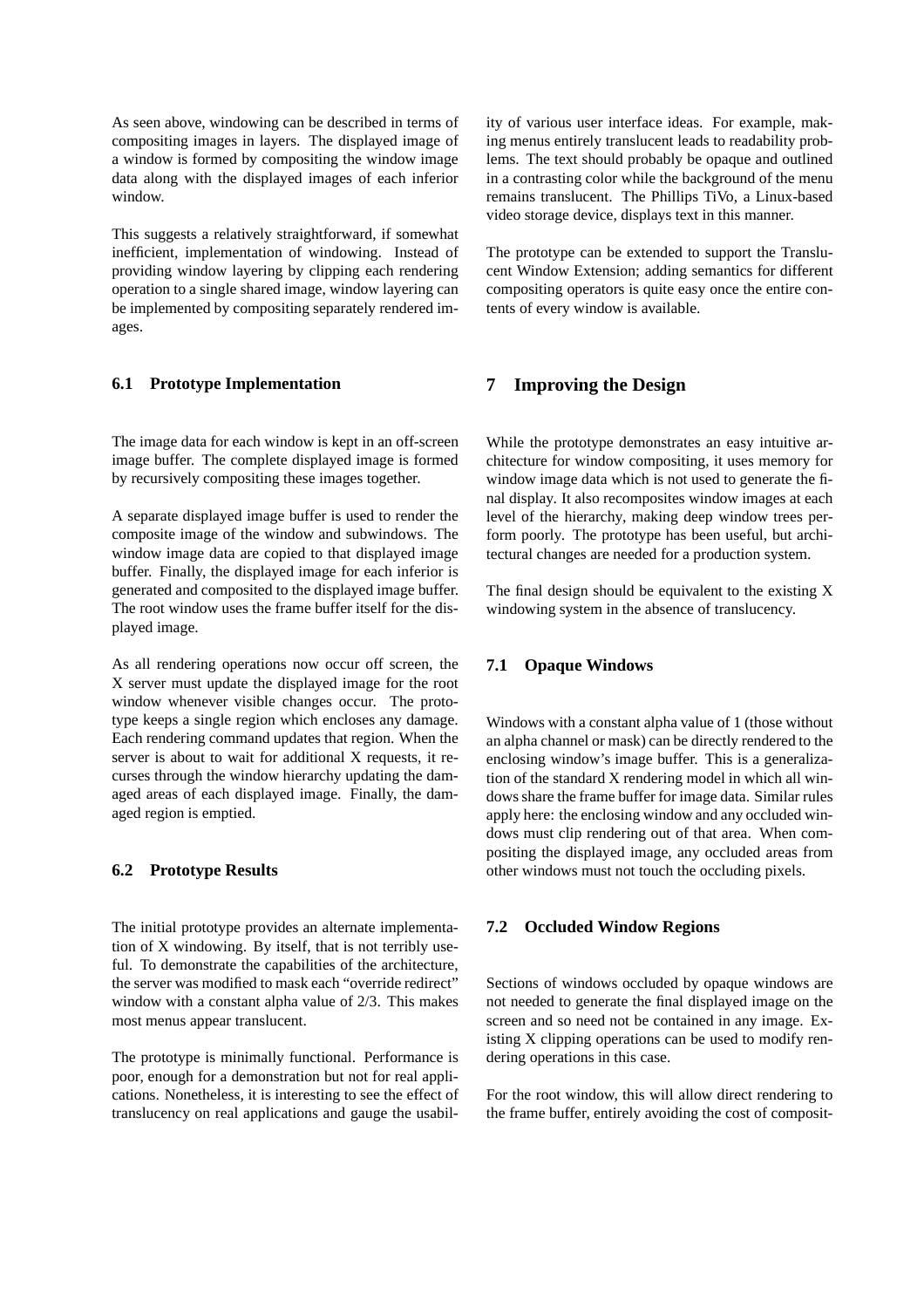ing windows while ensuring acceleration of rendering operations with any display hardware.

### **7.3 Translucent Subwindows**

The prototype stores the entire window image off screen so that the image can be composited with subwindows. Instead, only the portion of a window covered by translucent windows need be stored in a separate buffer with the remainder rendered directly to the displayed image buffer.

This gives each window two regions, one containing the area rendered directly to the displayed image buffer and a second containing the area covered by translucent subwindows which must be rendered to an off-screen image buffer.

### **7.4 Multiple Frame Buffers**

The prototype works only for a homogeneous display; all windows must be true color at the same depth. To extend this for hardware with overlays, the implementation must allow for windows of different depths and visual classes.

For opaque windows, providing separate displayed image buffers where needed in the hierarchy is sufficient. Translucent windows must be blended together to be displayed. For windows not using a true color visual, the pixel values must be converted to color values, blended together then converted back to pixel values and stored in the displayed image buffer of an appropriate format. The semantics for this conversion are described in detail by the Rendering Extension.

# **8 X Translucent Window Extension**

The X Translucent Window Extension exposes semantics for window translucency to applications, allowing them to manipulate the composition of window data to the screen. The Translucent Window Extension uses the Rendering Extension compositing primitive with a fixed OVER operator.

$$
C_{result} = (C_{image} \text{ IN } C_{mask}) \text{ OVER } C_{result}
$$

This single operator combines the masking of the "in" operator with the blending of the "over" operator. The Plan 9 window system uses this primitive for all graphics operations. Blinn suggests that for image composition, the OVER operator is sufficient for nearly every operation. This extended primitive incorporates the ability to render geometric objects, text and images with external alpha channels with a single simple operation.

### **8.1 Embedded Alpha Values**

To allow applications to control opacity while rendering, pixel values must map to opacity values. Overlay hardware frequently uses special pixel values, but is usually limited to either transparent or opaque pixels. A more general solution associates a deeper alpha value with each pixel allowing it to be rendered along with the pixel values.

The Rendering Extension describes pixel formats including alpha; those resulting alpha values may be directly used as window opacity values when that is appropriate. For visuals without embedded alpha values, an external pixmap will contain the alpha values. For windows without embedded or separate alpha values, the extension uses a constant alpha value of 1.

#### **8.2 External Opacity Control**

This operations is frequently used to take an existing window and blend it over the screen. Menus, cursors and dialogs are examples where access to underlying information is desired even when the dialog may occlude that information. The essential requirement is for a separate alpha channel that can cause the window contents to go from opaque to transparent without changing the contents of the window. The "mask" operand in the Plan 9 primitive provides such control.

The Rendering Extension allows that mask to be "tiled" over the operation, repeating the mask in both directions to cover the area. By creating a 1x1 mask, the resulting single value controls the blending of the entire window.

# **9 Directions**

There are several lines of work related to this extension. While the X Rendering Extension has a preliminary specification, there remains significant implemen